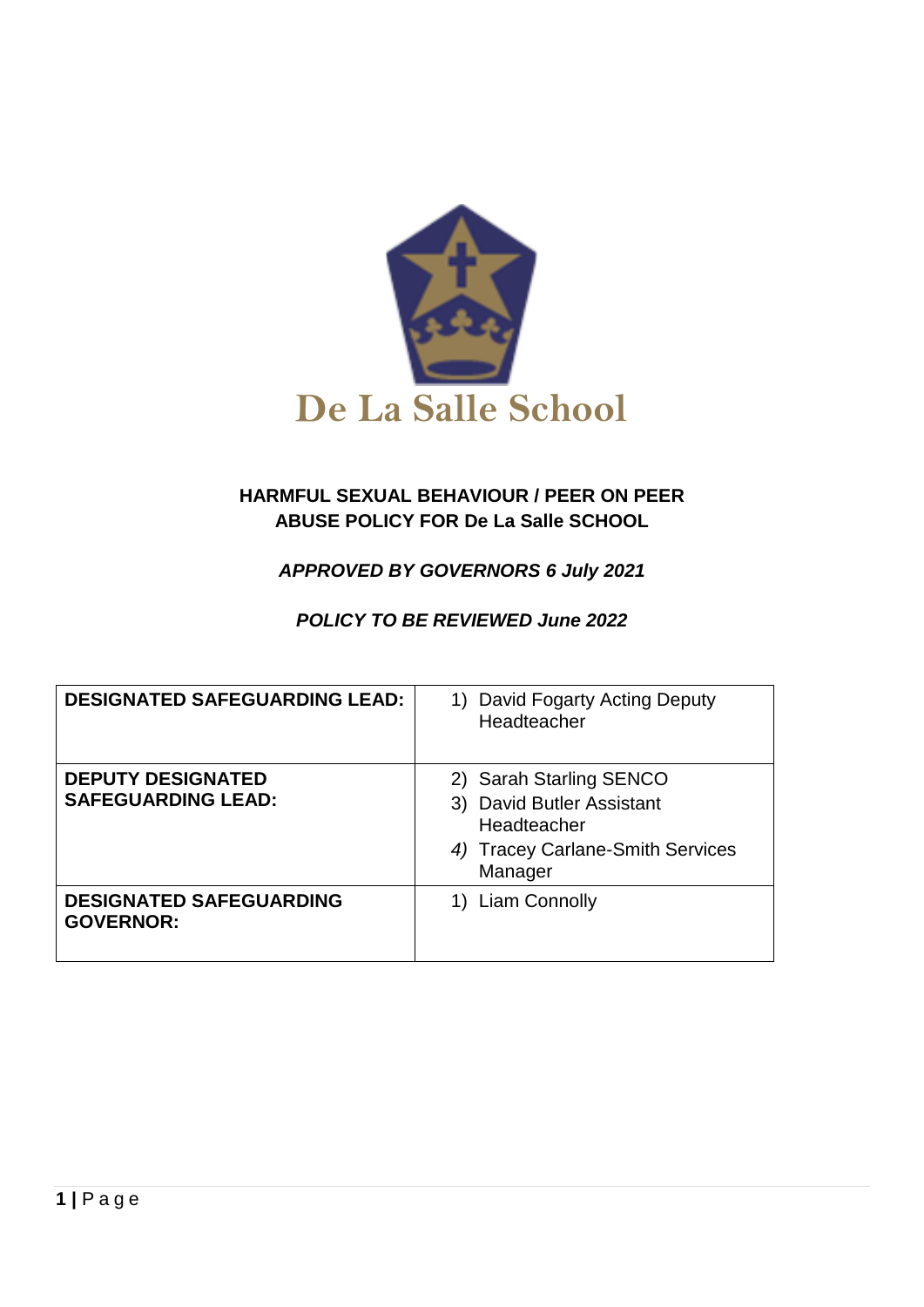#### **Contents**

| 1                       | <b>Introduction</b>                                                                                                                                                                                                                                                            |
|-------------------------|--------------------------------------------------------------------------------------------------------------------------------------------------------------------------------------------------------------------------------------------------------------------------------|
| $\mathbf 2$             | <b>Definition of sexual abuse</b>                                                                                                                                                                                                                                              |
| $\mathbf{3}$            | Harmful sexual behaviour                                                                                                                                                                                                                                                       |
| $\overline{\mathbf{4}}$ | How we seek to minimise the risk of harmful sexual behaviour<br><b>Children and young people</b><br>$\bullet$<br><b>Parents and carers</b><br>$\bullet$<br><b>Staff</b>                                                                                                        |
| 5                       | Our response to an incident / allegation<br><b>Recording</b><br>$\bullet$<br>Investigation<br>$\bullet$<br><b>Risk Assessment</b><br>$\bullet$                                                                                                                                 |
| $6\phantom{1}$          | <b>Guiding principles</b><br><b>Considerations</b><br>Supporting the child or young person who has allegedly<br>$\bullet$<br>experienced harmful sexual behaviour<br>Supporting the child or young person who has allegedly<br>$\bullet$<br>displayed harmful sexual behaviour |
| $\overline{7}$          | <b>Investigation outcomes</b><br><b>Manage internally</b><br>$\bullet$<br><b>Early Help</b><br>$\bullet$<br>Requests for support to Children's Social Care<br><b>Reporting to the police</b><br>$\bullet$                                                                      |
| 8                       | <b>Review</b>                                                                                                                                                                                                                                                                  |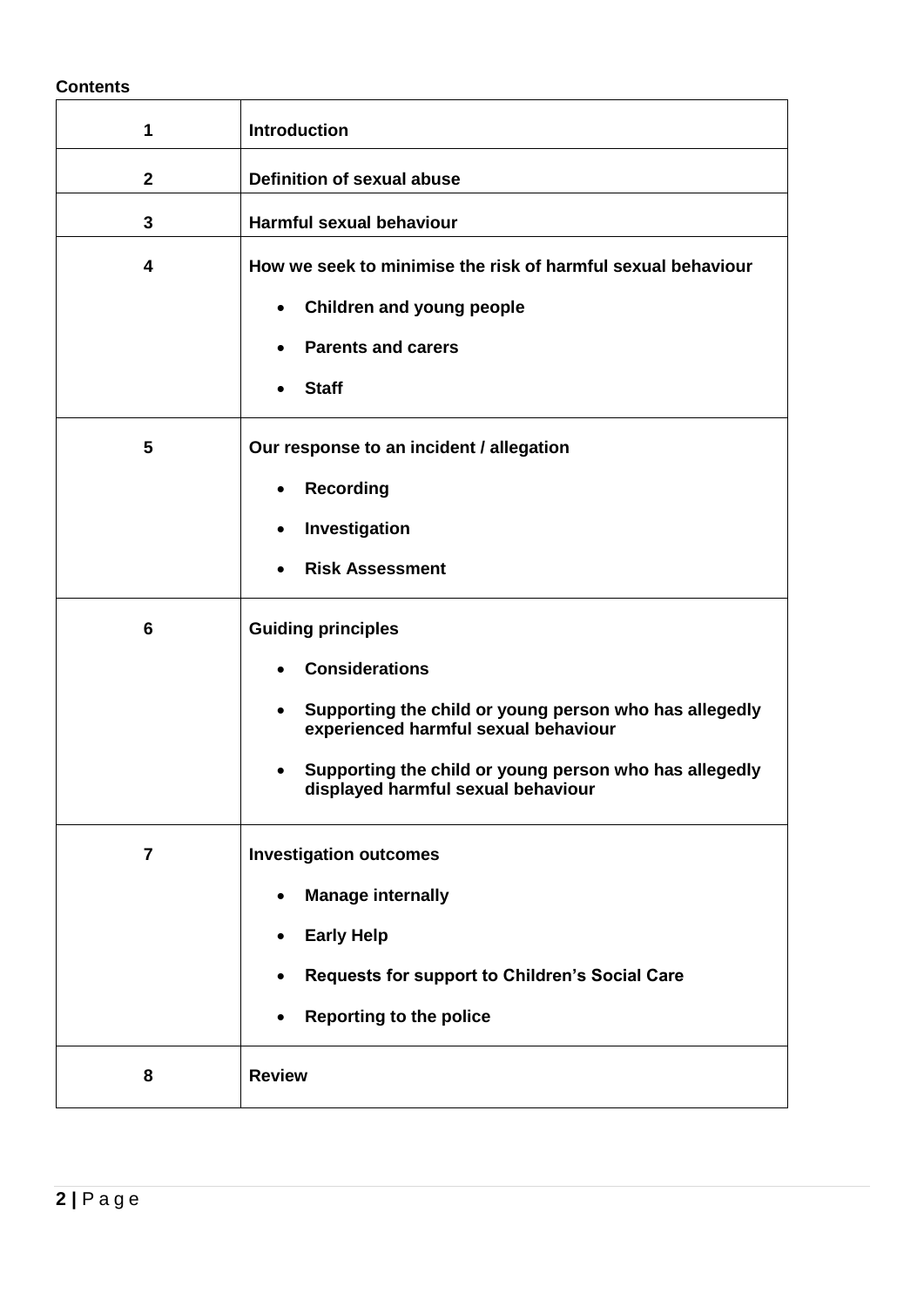# **1. Introduction**

It is normal for some children and young people (CYP) to display sexualised behaviour towards their peers as they develop. However, sexualised behaviour between peers that has become harmful or abusive is unacceptable and must be addressed.

Our school recognises that CYP are vulnerable to and capable of abusing their peers sexually. We consider any allegation of peer on peer sexual abuse seriously and do not tolerate or pass off harmful sexual behaviour as 'banter', 'just having a laugh' or 'part of growing up'. These allegations are managed in the same way as any other child protection concern and follow the same procedures, including seeking advice and support from other agencies as appropriate.

This policy is in line with the safeguarding requirements in [Keeping Children Safe in Education](https://eur02.safelinks.protection.outlook.com/?url=https%3A%2F%2Fassets.publishing.service.gov.uk%2Fgovernment%2Fuploads%2Fsystem%2Fuploads%2Fattachment_data%2Ffile%2F954314%2FKeeping_children_safe_in_education_2020_-_Update_-_January_2021.pdf&data=04%7C01%7C%7Cf2e9fff87b2149eb72d208d8fe84ac80%7Ca8b4324f155c4215a0f17ed8cc9a992f%7C0%7C0%7C637539193225028841%7CUnknown%7CTWFpbGZsb3d8eyJWIjoiMC4wLjAwMDAiLCJQIjoiV2luMzIiLCJBTiI6Ik1haWwiLCJXVCI6Mn0%3D%7C1000&sdata=VnfJGiVrh%2BweNNu%2BiwjdcWv8RJzWF6EvSn1d8NGC7oE%3D&reserved=0) (Department for Education ('DfE'), 2020), which we must work to; Part 5 of the Keeping Children Safe in Education statutory guidance sets out how schools should manage reports of child-onchild sexual violence and harassment. This policy also links to the guidance issued by the DfE in 2018: [Sexual violence and sexual harassment between children in schools and colleges.](https://eur02.safelinks.protection.outlook.com/?url=https%3A%2F%2Fwww.gov.uk%2Fgovernment%2Fpublications%2Fsexual-violence-and-sexual-harassment-between-children-in-schools-and-colleges&data=04%7C01%7C%7Cf2e9fff87b2149eb72d208d8fe84ac80%7Ca8b4324f155c4215a0f17ed8cc9a992f%7C0%7C0%7C637539193225038798%7CUnknown%7CTWFpbGZsb3d8eyJWIjoiMC4wLjAwMDAiLCJQIjoiV2luMzIiLCJBTiI6Ik1haWwiLCJXVCI6Mn0%3D%7C1000&sdata=ZYrHV9%2FJUndIMjNVX505sSFT9UICMSs637uOd9Oag4Q%3D&reserved=0)

# **2. Definition of sexual abuse**

Forcing or enticing a child or young person to take part in sexual activities, not necessarily involving a high level of violence, whether or not the child is aware of what is happening. The activities may involve physical contact, including assault by penetration (for example rape or oral sex) or nonpenetrative acts such as masturbation, kissing, rubbing and touching outside of clothing. They may also include non-contact activities, such as involving children in looking at, or in the production of, sexual images, watching sexual activities, encouraging children to behave in sexually inappropriate ways, or grooming a child in preparation for abuse. Sexual abuse can take place online, and technology can be used to facilitate offline abuse.

The sexual abuse of children by other children is a specific safeguarding issue in education.

*(Keeping children safe in education, DfE, 2020)*

# **3. Harmful sexual behaviour**

Harmful sexual behaviour can manifest itself in many ways. This may include:

- inappropriate or unwanted sexualised touching:
- sexual violence and sexual harassment;
- upskirting, which typically involves taking a picture under a person's clothing without them knowing, with the intention of viewing their genitals or buttocks to obtain sexual gratification, or cause the victim humiliation, distress, or alarm;
- pressurising, forcing, or coercing someone to share nude images (known as sexting or youth produced sexual imagery);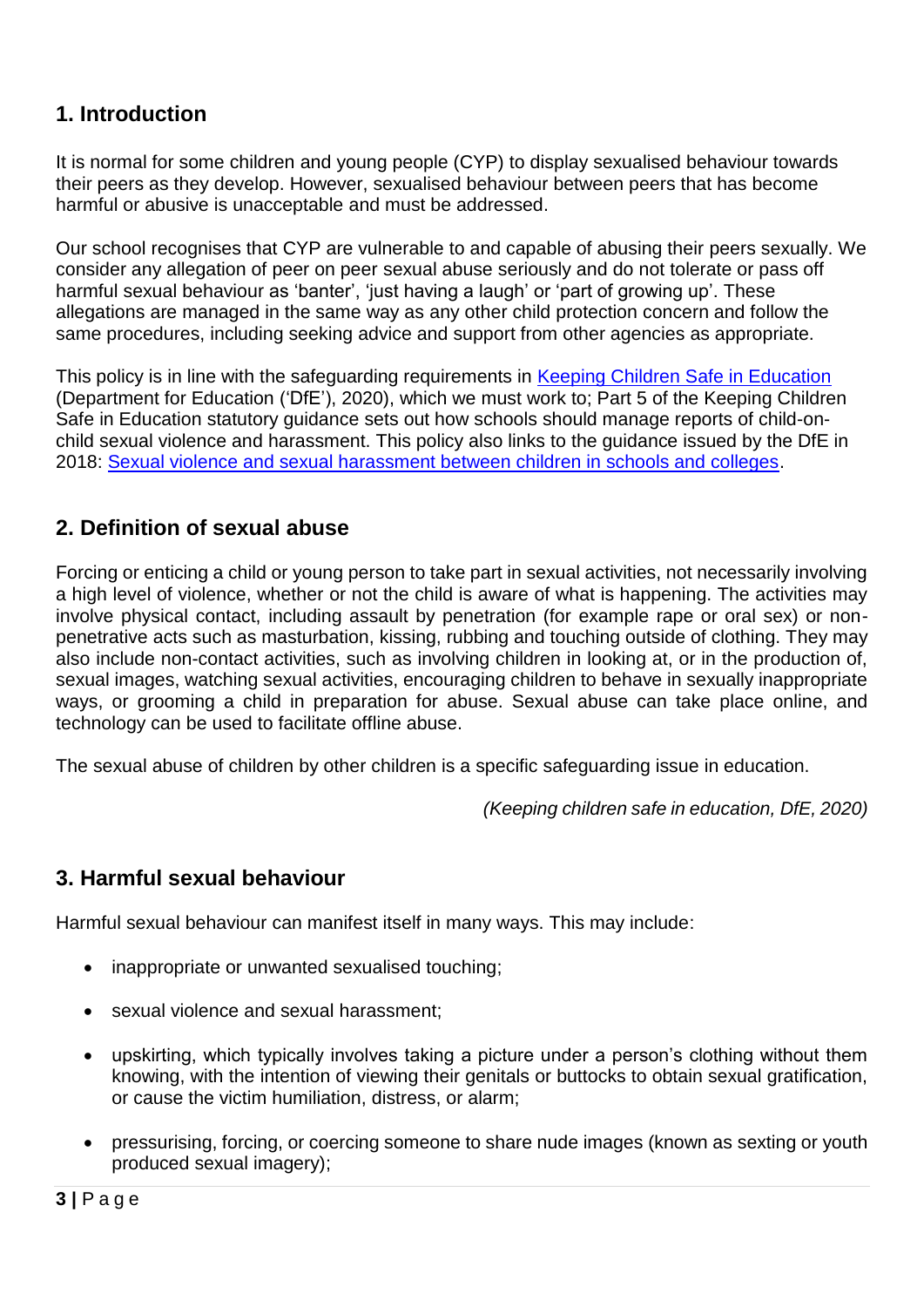- sharing sexual images of a person without their consent;
- bullying of a sexual nature online or offline, for example sexual or sexist name-calling.

Our school also understands the different gender issues that can be prevalent when dealing with harmful sexual behaviour.

CYP can experience harmful sexual behaviour in various settings. This includes at school, at home (or at another home), in public places, and online. At school, issues can occur in places which are supervised and unsupervised. For example, abuse may occur in toilets, corridors, changing areas, common rooms, outside spaces such as the playground and sports facilities, and when CYP are travelling home.

# **4. How we seek to minimise the risk of harmful sexual behaviour**

The principle aim of our approach is to foster the conditions in which our pupils can aspire to and realise safe and healthy relationships, at school and as they continue in life. We work to a culture in which the voice of our CYP is central, where pupils feel able to share their concerns openly, knowing that they will be listened to, and that they will not be judged.

### **Children and young people**

We use relationships, sex and health education (RE or RSE and Health Education curriculum) to help our pupils understand, in an age-appropriate way, what harmful sexual behaviour is, including by peers. We teach them the knowledge they need to recognise and report abuse, including emotional, physical, and sexual abuse. We also teach them about the importance of making sensible decisions to stay safe (including online), whilst being clear that if a CYP is abused, it is never their fault.

We help our pupils to develop the skills to understand:

- what constitutes harmful sexual behaviour;
- that such behaviour is not acceptable:
- the possible reasons for such behaviour, and vulnerability of perpetrators;
- that they must tell a trusted adult if someone is behaving in a way that makes them feel uncomfortable – and must tell a trusted adult if they witness such behaviour towards others.

We understand our pupils may not always feel able to talk to adults about peer-on-peer sexual abuse. To help them, we will encourage them to share their thoughts and opinions, respond to their concerns, and respect and listen to them. We want our pupils to feel confident that any concerns they raise will be responded to appropriately.

### **Parents and carers**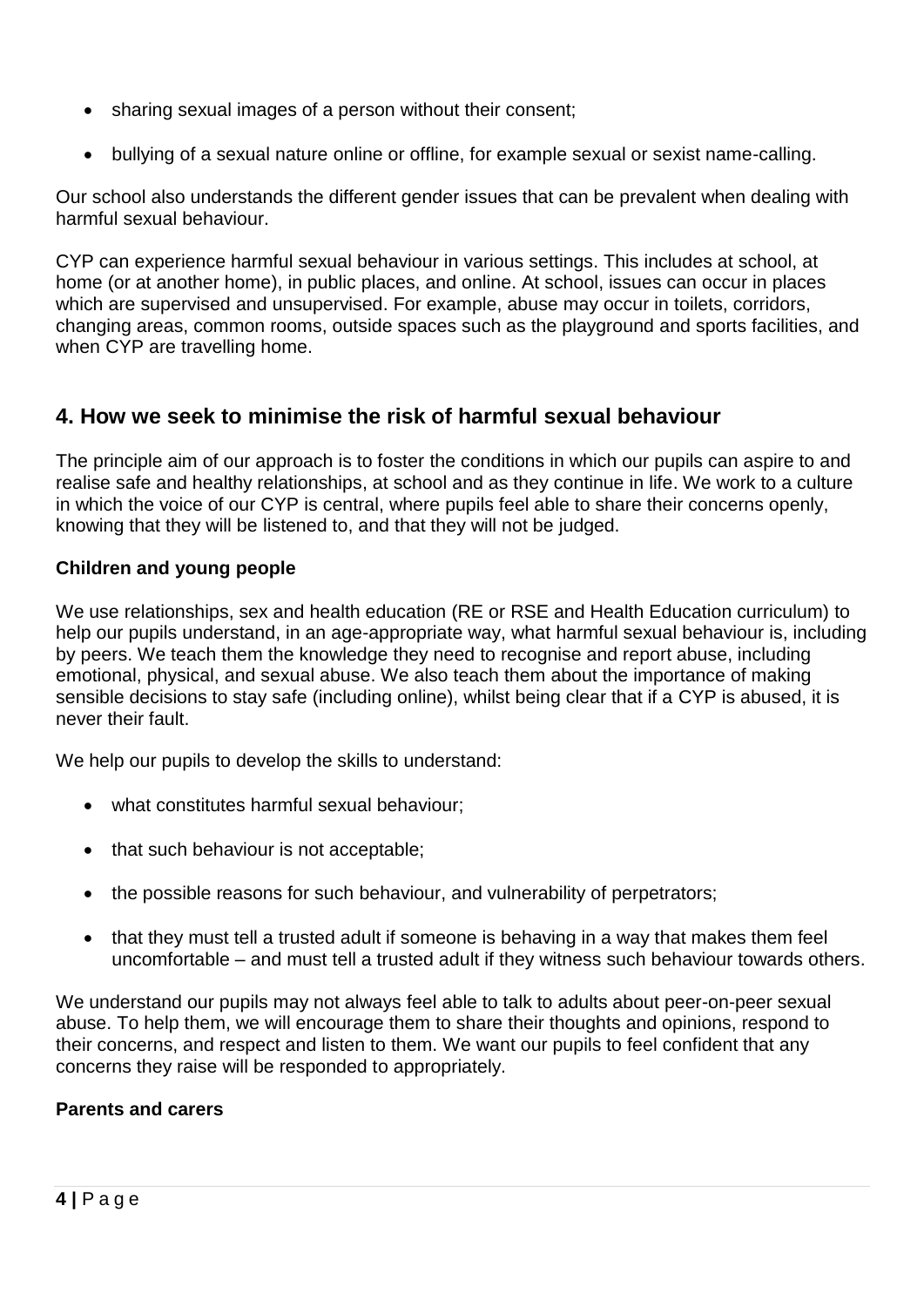It is important that parents and carers understand what is meant by harmful sexual behaviour, and reinforce key messages from school at home. We work in partnership with parents to support our pupils and want to help them keep their child/ren safe. Parents and carers should understand:

- the nature of harmful sexual behaviour;
- the effects of harmful sexual behaviour on CYP;
- the likely indicators that such behaviour may be taking place;
- what to do if it is suspected that peer on peer sexual abuse has occurred;

Further information to support parents and carers in relation to harmful sexual behaviour is available online, including on the [NSPCC](https://www.nspcc.org.uk/what-is-child-abuse/types-of-abuse/child-sexual-abuse/#support) and [Lucy Faithfull Foundation](https://www.lucyfaithfull.org.uk/parents-protect.htm) websites.

# **Staff**

Our staff undertake annual safeguarding training where the different types of abuse and neglect are discussed; this includes information about harmful sexual behaviour and our expectations for staff vigilance about this and other potential types of abuse. Staff also receive updates on safeguarding issues throughout the school year, including about the nature and prevalence of harmful sexual behaviour, where appropriate.

Importantly, the training also ensures that our staff know what to do if they receive a report that harmful sexual behaviour may have occurred, including how to support CYP.

# **5. Our response to an incident / allegation**

The wellbeing of our pupils is always central to our response to an allegation or incident of harmful sexual behaviour. Any CYP reporting a concern will be treated respectfully. We will reassure them that they are being taken seriously and that they will be supported and kept safe; no CYP will be given the impression that they are creating a problem by reporting abuse or made to feel ashamed.

Our staff will never promise confidentiality to the CYP as the concern will need to be shared further. The school's Designated Safeguarding Lead will need to be informed as soon as possible of any incident and the details may also need to be shared with Children's Social Care / the police and other specialist agencies. We have in place effective working relationships with our safeguarding partners, which are essential to ensuring that concerns are appropriately managed.

We will explain next steps to the CYP so they understand what will happen, including who will be informed. Where the CYP already has Social Care involvement, such as a Looked After Child, a Child In Need or a child with a Child Protection Plan, we will inform the child's Social Worker and work in partnership with them as appropriate.

Whilst we establish the facts of the case and start the process of liaising with other agencies as appropriate, we will consider how best to keep the victim and alleged perpetrator a reasonable distance apart on school premises, and where applicable, on transport to and from the school.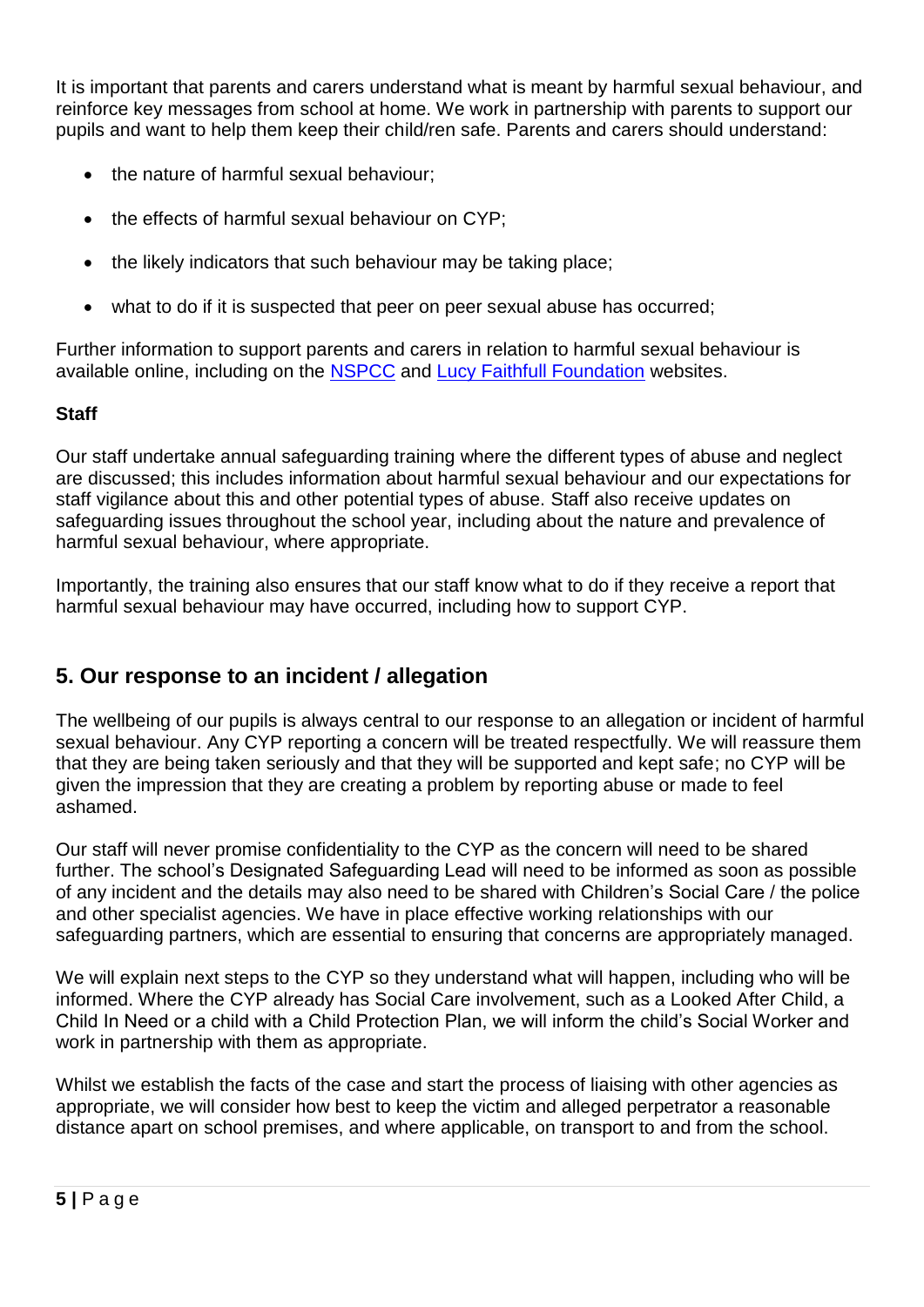Where an incident includes an online element, we will always work in accordance with appropriate guidance, taking advice from other partners as necessary. Our staff will not view an indecent image of a CYP unless absolutely necessary, nor forward it for any reason.

## **Recording**

It is essential that information relating to allegations about harmful sexual behaviour are recorded within our school, as with any other child protection concern – and in line with our Child Protection Policy. The record may form part of a statutory assessment by Children's Social Care or by another agency.

Any member of staff receiving a disclosure of harmful sexual behaviour or noticing signs or indicators of this, will record it as soon as possible, noting what was said or seen (if appropriate, using a body map to record), giving the date, time and location. The facts will be recorded as the CYP presents them.

The record will then be presented to the Designated Safeguarding Lead (or Deputy), who will decide on appropriate action and record this accordingly.

If a CYP is at immediate risk of harm, staff will speak with the Designated Safeguarding Lead or Deputy first, and deal with recording as soon as possible afterwards.

All related concerns, discussions, decisions, and reasons for decisions will be dated and signed and will include the action taken.

### **Investigation**

The Designated Safeguarding Lead will be responsible for leading investigations, and for liaising with other agencies as appropriate, for example Children's Social Care and the police. They will also be the main point of contact for parents and carers. The Designated Lead will ensure there are accurate records of each stage of the investigation and that any supporting information is included in the Child Protection files.

### **Risk Assessment**

We will complete a risk assessment following a report of harmful sexual behaviour, considering all CYP involved in an incident. We will also consider all other pupils at our school and any actions that may be appropriate to protect them.

Risk assessments will be regularly reviewed to ensure they remain relevant and fit for purpose. Where appropriate, the affected CYP and their parents and carers will be invited to contribute to the completion and review of the risk assessment.

# **6. Guiding principles**

The safety of our pupils is paramount. We will use a proportionate approach, basing our actions on the principle that harmful sexual behaviour is not acceptable and will not be tolerated.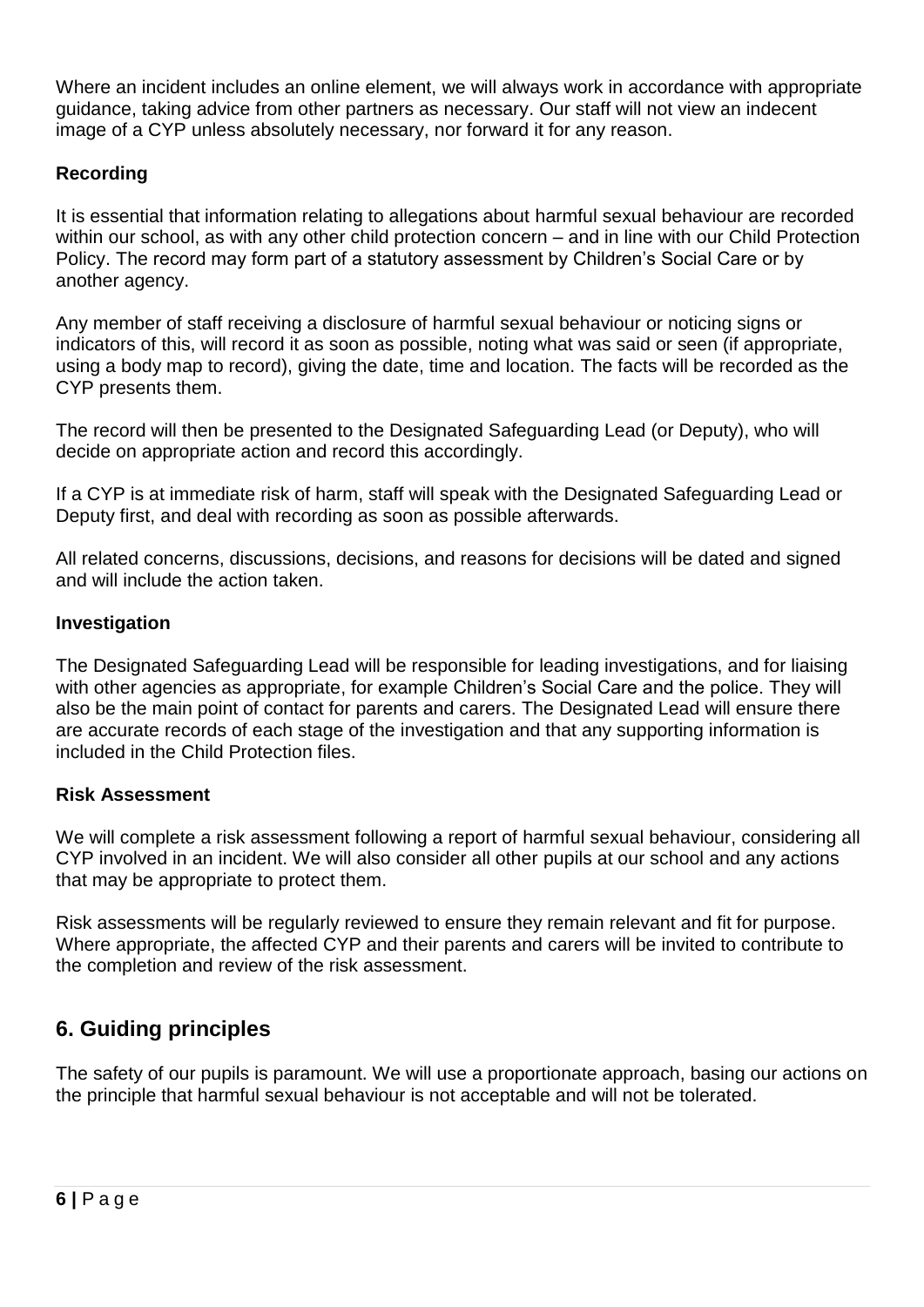All concerns will be considered carefully and on a case by case basis, underpinned by robust risk assessments. Our actions will not be judgemental about the guilt of the alleged perpetrator and will always be taken in the interests of all CYP concerned.

Our approach will help us to ensure that all pupils are protected and supported appropriately. The following principles will guide us:

- the wishes of the CYP in terms of how they want to proceed the victim will be given as much control as is reasonably possible over decisions regarding how any investigation will be progressed and any support that they will be offered;
- the nature of the alleged incident(s), including whether a crime may have been committed;
- the ages and developmental stages of all CYP involved;
- consideration of any power imbalance between the CYP for example, is the alleged perpetrator significantly older, more mature, or more confident / does the victim have a disability or learning difficulty;
- consideration of whether the alleged incident a one-off or a sustained pattern of abuse;
- consideration of any ongoing risks to the victim, other CYP, or staff;
- consideration of any other related issues and wider context.

## **Supporting the CYP who has allegedly experienced harmful sexual behaviour**

We will assess what short-term and long-term support a CYP may need to help them manage the immediate aftermath of an incident, and to recover from what they have experienced. The CYP's existing support network will be central to this work; we will work with other partners as appropriate and in accordance with the CYP's wishes and, wherever appropriate, in discussion with parents / carers.

We will consider what is necessary to support the CYP straightaway, for example by making adaptations to their timetable and in-school support and taking steps to protect them from attention or peer pressure they may experience due to making a report. This work will be guided by a robust risk assessment process and we will ensure that the CYP and their parents / carers have an opportunity to contribute. We will also ensure there is regular review of arrangements to be confident they meet the needs of all involved.

It may be necessary to make requests for support to mental health and wellbeing services or for therapeutic intervention. We may also need to link with other agencies to remove inappropriate material from the Internet, such as the [Internet Watch Foundation.](https://www.iwf.org.uk/) **Supporting the CYP who has allegedly displayed harmful sexual behaviour**

We have a duty of care to all pupils and we will protect and support CYP who have displayed abusive or harmful sexual behaviour. We will do this through considering the needs of the CYP, any risks to their safety and what multi-agency responses are needed to support them and their family. This work will be guided by a robust risk assessment process and we will ensure that the CYP and their parents / carers have an opportunity to contribute. We will also ensure there is regular review of arrangements to be confident they meet the needs of all involved.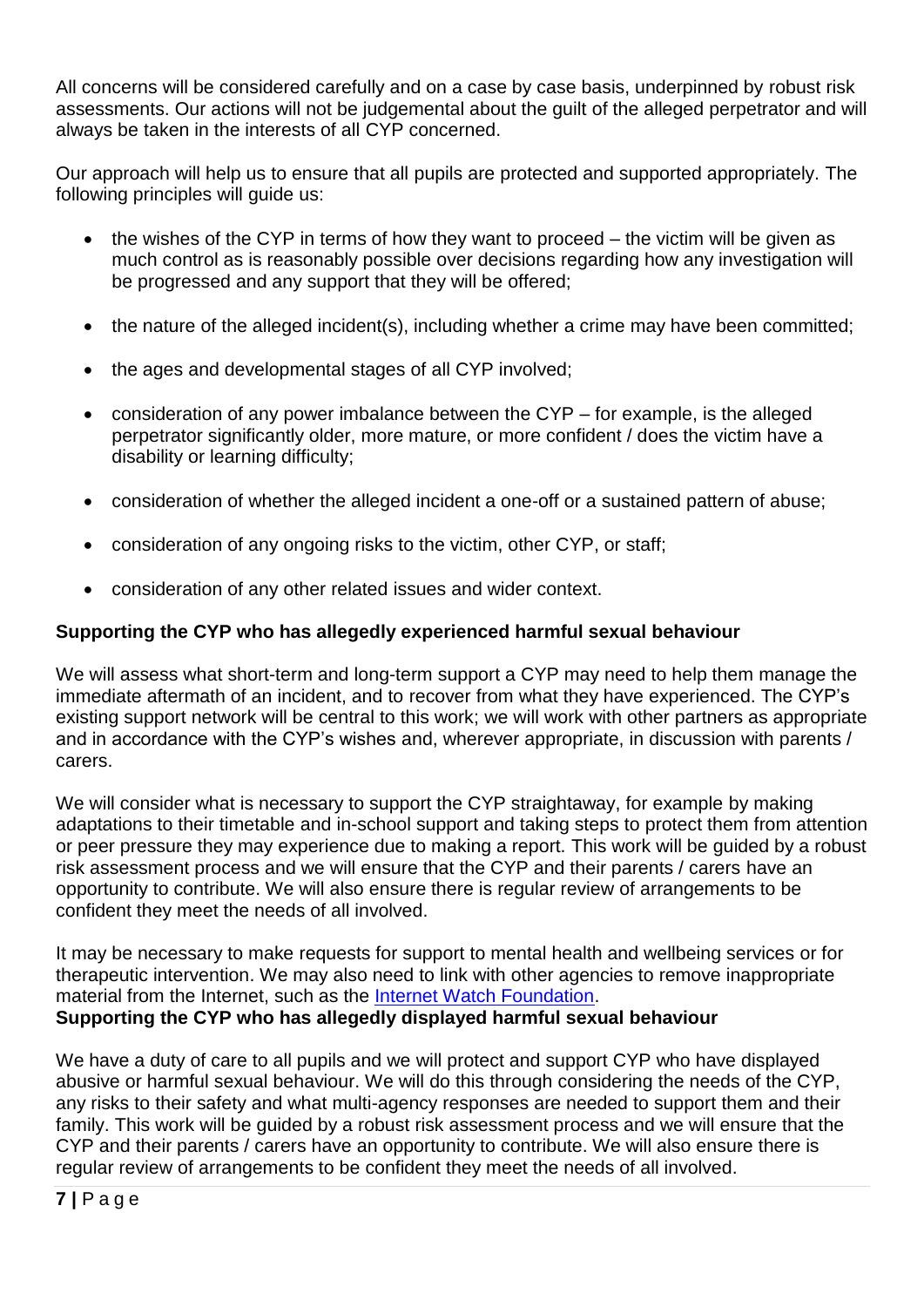Some CYP may not realise they have behaved abusively. We will avoid using language that may make them feel judged or criminalised and ensure that any intervention will be at the least intrusive level required to effectively address the behaviour.

We will consider appropriate sanctions using our behaviour policy, and work with the CYP and their support network to consider measures that may help to address the CYP's behaviour.

# **7. Investigation outcomes**

Our investigation of an allegation or incident as set out in this policy will enable us to determine the outcome, working with our safeguarding partners as appropriate. We will always seek to ensure that the outcome of an investigation is appropriate and proportionate to the circumstances in relation to the report. Various options are open to us, as set out below:

## **Manage internally**

In some cases, for example, one-off incidents, we may take the view that the CYP concerned are not in need of early help or statutory intervention. In these cases, we will follow our other school policies in addressing matters, for example our behaviour / anti-bullying policies/ Child Protection policy / Safeguarding policy.

We will also consider what support the CYP involved may need going forward - for example, pastoral support, counselling services, and ensuring that there is a trusted adult for those affected to speak with if they wish to. We will also consider whether any intervention or support is required as part of a whole setting approach or with the wider school community.

## **Early Help**

Where statutory intervention is not required or agreed, we may use early help instead. This means providing support as soon as a problem emerges, at any point in a CYP's life. We will work with parents and carers and other relevant partners when following this approach, which can be particularly useful in addressing non-violent harmful sexual behaviour and may prevent escalation.

### **Requests for support to Children's Social Care**

Where a CYP has been harmed, is at risk of harm, or is in immediate danger, we will make a request for support to Children's Social Care. We will generally inform parents and carers of this unless to do so may put a CYP at additional risk. We will seek advice from other partners on such matters.

If we make a request for support, Children's Social Care will consider whether the CYP involved are in need of protection or other services. Where statutory assessments are appropriate, the school will work with Children's Social Care and other agencies as appropriate. Partnership working helps to ensure the best possible package of coordinated support is implemented for the victim and, where appropriate, the alleged perpetrator and any other CYP that require support.

In some cases, Children's Social Care will review the evidence and decide a statutory intervention is not appropriate. If a statutory assessment is not considered appropriate by Children's Social Care, we will consider what other support may be required. We will make further requests for